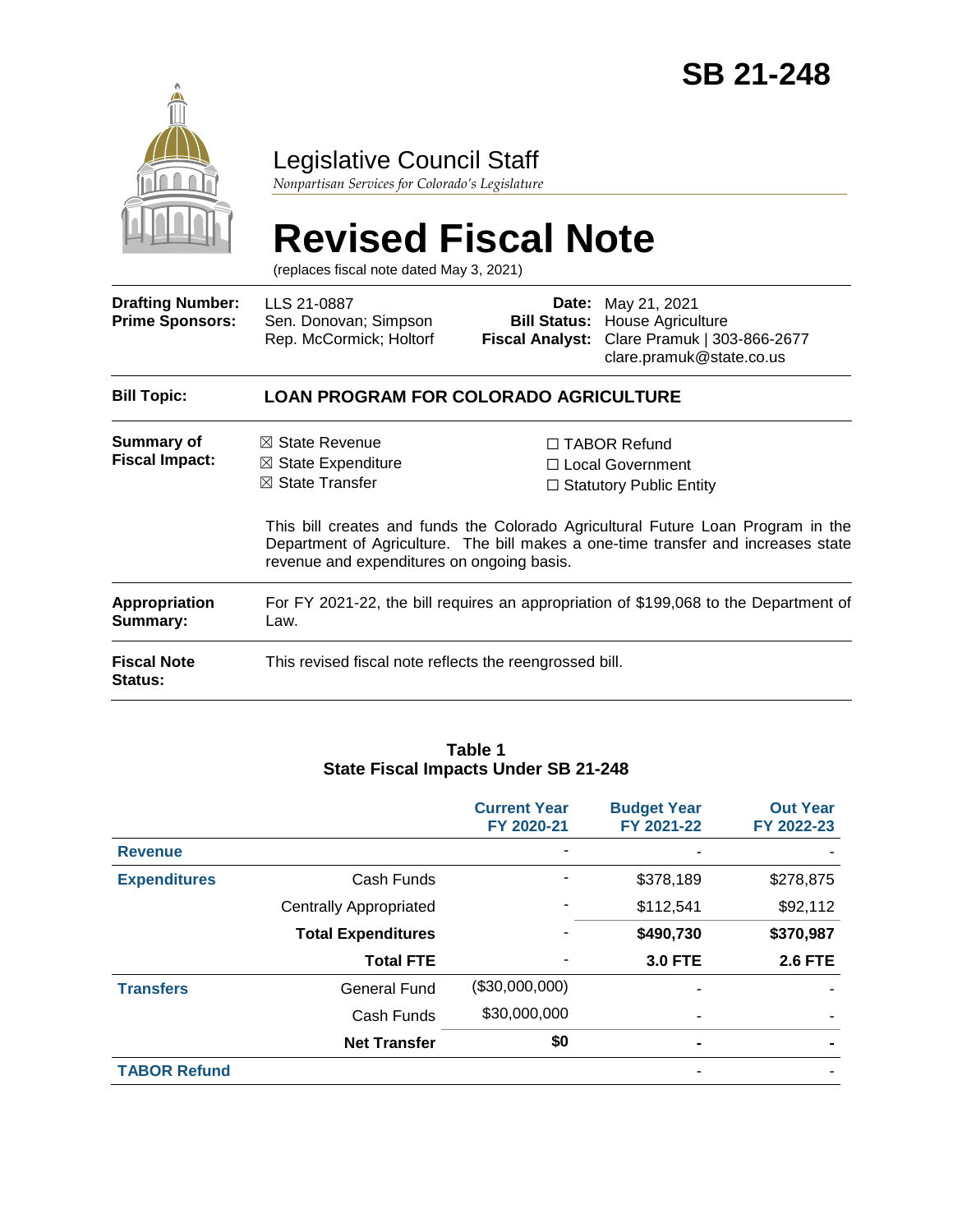Page 2

# **Summary of Legislation**

This bill creates the Colorado Agricultural Future Loan Program and the continuously appropriated Colorado Agricultural Future Loan Program Cash Fund in the Department of Agriculture. The program will provide loans for farm-to-market infrastructure until January 1, 2023, and to eligible farmers, ranchers, and businesses on an ongoing basis. The Commissioner of Agriculture is required to promulgate rules necessary to implement the loan program. The department will begin awarding loans on or before January 1, 2022, for purposes specified in the bill and according to the rules promulgated by the commissioner. The department may contract with one or more financial entities for help in administering the program and is required to report to the General Assembly on the loan program annually beginning on or before December 15, 2021.

The bill also transfers \$30,000,000 from the General Fund to the Colorado Agricultural Future Loan Program Cash Fund and allows the department to use up to 1.5 percent of this amount (\$450,000) to set up the loan program and up to 1.0 percent of this amount (\$300,000) for the direct and indirect costs of administering the loan program.

#### **State Revenue**

The bill will increase state revenue to the Colorado Agricultural Future Loan Program Cash Fund from interest earned and any fees collected on loans issued. These amounts will depend on the rules promulgated by the commissioner, the interest rates on loans, and whether any fees will be required for processing a loan, and have not been estimated. This revenue is subject to TABOR.

# **State Transfers**

The bill transfers \$30.0 million from the General Fund to the Colorado Agricultural Future Loan Program Cash Fund in FY 2020-21.

#### **Assumptions**

The fiscal note assumes that the department is authorized to spend up to \$1,050,000 in the first two years of implementation. This includes \$450,000 for startup costs and \$300,000 each year for direct and indirect costs.

# **State Expenditures**

The Department of Agriculture will have increased expenditures of \$490,730 and 2.0 FTE in FY 2021-22 and \$370,987 and 2.0 FTE in FY 2022-23 and future years from the Colorado Agricultural Future Loan Program Cash Fund. These costs are shown in Table 2 and explained below.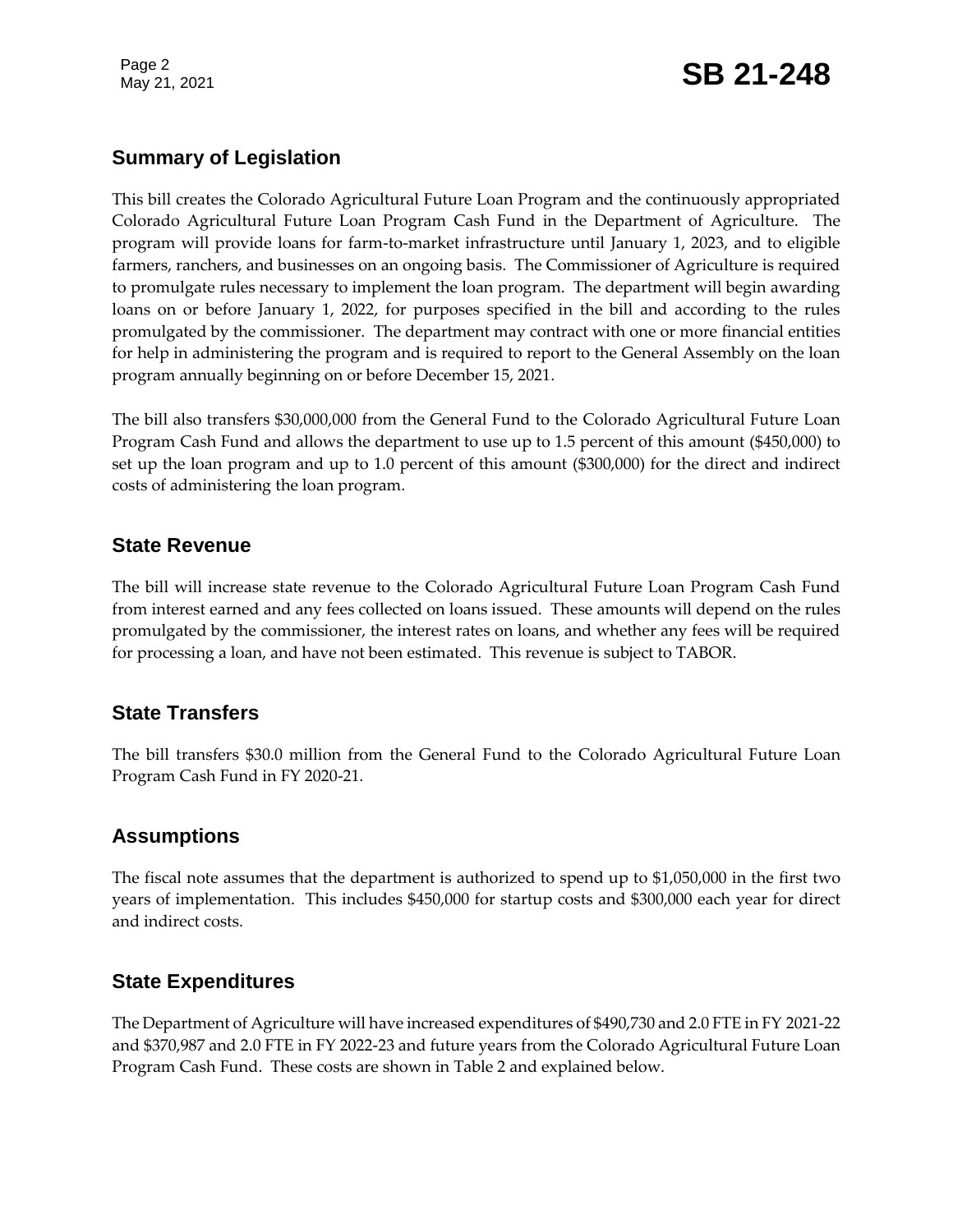|                                           | FY 2020-21     | FY 2021-22     | FY 2022-23     |
|-------------------------------------------|----------------|----------------|----------------|
| <b>Department of Agriculture</b>          |                |                |                |
| <b>Personal Services</b>                  |                | \$162,981      | \$162,981      |
| <b>Operating Expenses</b>                 |                | \$2,700        | \$2,700        |
| <b>Capital Outlay Costs</b>               |                | \$12,400       |                |
| Mileage                                   | ۰              | \$1,040        | \$2,600        |
| <b>Legal Services</b>                     | $\blacksquare$ | \$199,068      | \$110,594      |
| Centrally Appropriated Costs <sup>1</sup> | ۰              | \$112,541      | \$92,112       |
| FTE - Personal Services                   |                | 2.0 FTE        | 2.0 FTE        |
| FTE - Legal Services                      |                | 1.0 FTE        | 0.6 FTE        |
| <b>Total Cost</b>                         |                | \$490,730      | \$370,987      |
| <b>Total FTE</b>                          |                | <b>3.0 FTE</b> | <b>2.6 FTE</b> |

**Table 2 Expenditures Under SB 21-248**

*Centrally appropriated costs are not included in the bill's appropriation.*

**Loan program administration.** The department will add a program manager and accountant to administer the loan program. After staff develops rules, procedures, and application forms, they will begin accepting applications and processing and issuing loans. The Department of Law will provide 1,872 hours of legal services and 1.0 FTE to support the loan program in FY 2021-22 and 1,040 hours and 0.6 FTE in FY 2022-23. Costs also include mileage for the program manager to travel for stakeholder engagement and to monitor projects funded by department loans.

**Centrally appropriated costs.** Pursuant to a Joint Budget Committee policy, certain costs associated with this bill are addressed through the annual budget process and centrally appropriated in the Long Bill or supplemental appropriations bills, rather than in this bill. These costs, which include employee insurance and supplemental employee retirement payments, are estimated to be \$112,541 in FY 2021-22 and \$92,112 in FY 2022-23.

**TABOR refunds.** The bill increases state revenue subject to TABOR. For FY 2022-23, the March 2021 LCS forecast projects revenue to fall short of the TABOR limit by \$28.6 million, or 0.2 percent of the limit. If actual revenue exceeds the limit, the bill will increase the amount required to be refunded to taxpayers from the General Fund in FY 2023-24.

**Federal ARPA funds.** This bill increases state revenue, which may impact the state's flexibility in spending federal American Rescue Plan Act (ARPA) funds. For more information, see the LCS memo, titled "Legislative Changes and Flexibility in Use of American Rescue Plan Funds," available online at: [https://leg.colorado.gov/node/2211881.](https://leg.colorado.gov/node/2211881)